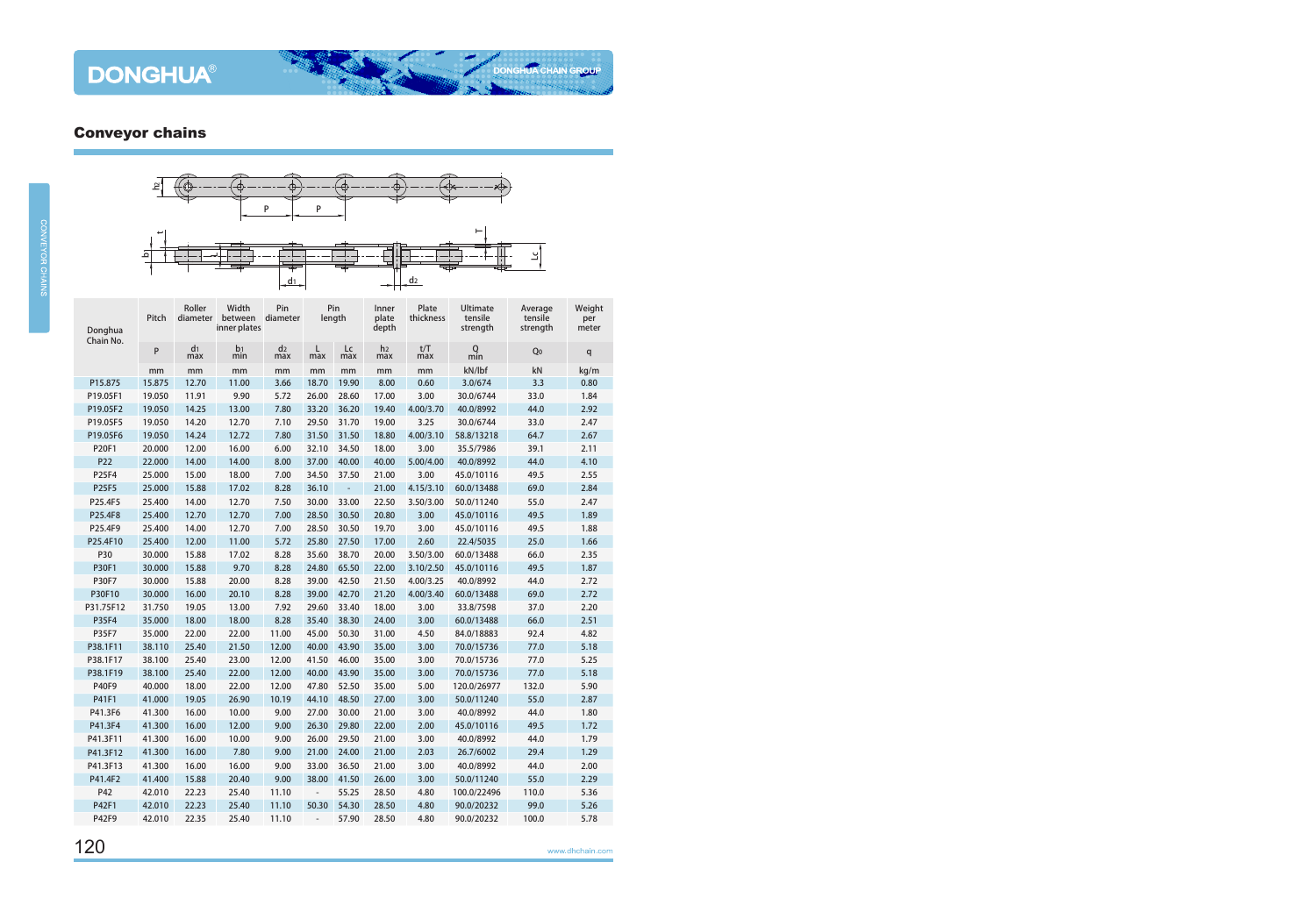

| Donghua<br>Chain No. | Pitch | Roller<br>diameter    | Width<br>between<br>inner plates | Pin<br>diameter       |                          | Pin<br>length | Inner<br>plate<br>depth | Plate<br>thickness | Ultimate<br>tensile<br>strength | Average<br>tensile<br>strength | Weight<br>per<br>meter |
|----------------------|-------|-----------------------|----------------------------------|-----------------------|--------------------------|---------------|-------------------------|--------------------|---------------------------------|--------------------------------|------------------------|
|                      | P     | d <sub>1</sub><br>max | b <sub>1</sub><br>min            | d <sub>2</sub><br>max | L<br>max                 | Lc<br>max     | h <sub>2</sub><br>max   | t/T<br>max         | Q<br>min                        | Q <sub>0</sub>                 | q                      |
|                      | mm    | mm                    | mm                               | mm                    | mm                       | mm            | mm                      | mm                 | kN/lbf                          | $\mathsf{k}\mathsf{N}$         | kg/m                   |
| P42F10               | 42.01 | 22.23                 | 25.40                            | 11.10                 | $\overline{\phantom{a}}$ | 55.25         | 28.50                   | 4.80               | 99.0/22256                      | 110.0                          | 5.50                   |
| P44F1                | 44.00 | 25.30                 | 25.00                            | 15.90                 | 86.00                    | 88.00         | 38.00                   | 10.00              | 250.0/56202                     | 275.0                          | 8.77                   |
| P44.45F1             | 44.45 | 22.23                 | 24.70                            | 11.10                 | 62.00                    | 65.50         | 32.00                   | 6.70               | 110.0/24728                     | 121.0                          | 7.30                   |
| P44.45               | 44.45 | 22.23                 | 12.57                            | 5.94                  | 25.90                    | 27.70         | 18.00                   | 2.42               | 31.8/7148                       | 35.0                           | 1.73                   |
| P45F4                | 45.00 | 19.05                 | 19.56                            | 9.53                  | 41.20                    | 45.50         | 30.00                   | 4.00               | 75.0/16860                      | 82.5                           | 3.93                   |
| P49.8                | 49.80 | 28.58                 | 31.55                            | 14.27                 | 64.80                    | 69.60         | 47.80                   | 6.40               | 222.4/49997                     | 244.6                          | 10.39                  |
| P50                  | 50.00 | 25.40                 | 25.40                            | 14.63                 | 54.30                    | 57.80         | 40.00                   | 5.00               | 100.0/22480                     | 110.0                          | 7.50                   |
| P50F1                | 50.00 | 29.21                 | 30.99                            | 17.81                 | $\overline{\phantom{a}}$ | 66.00         | 42.20                   | 7.00               | 210.0/47726                     | 231.0                          | 9.68                   |
| <b>P50F7</b>         | 50.00 | 24.00                 | 20.00                            | 12.00                 | 51.20                    | 55.50         | 30.00                   | 6.00               | 49.0/11023                      | 54.0                           | 5.65                   |
| P50F11               | 50.00 | 19.05                 | 19.56                            | 10.19                 | 41.30                    | 45.00         | 28.00                   | 4.50/4.00          | 95.0/21371                      | 104.5                          | 3.60                   |
| <b>P50F2</b>         | 50.00 | 31.00                 | 14.50                            | 13.20                 | 33.30                    | 37.00         | 25.00                   | 3.10               | 44.0/9891                       | 48.4                           | 3.47                   |
| P50F14               | 50.00 | 24.00                 | 20.00                            | 12.00                 | 43.00                    | 47.50         | 30.00                   | 4.00               | 65.0/14612                      | 71.5                           | 5.08                   |
| P50F15               | 50.00 | 28.58                 | 31.55                            | 14.27                 | 64.80                    | 69.60         | 47.80                   | 6.40               | 222.4/49997                     | 244.6                          | 10.38                  |
| <b>P50F3</b>         | 50.00 | 31.00                 | 15.00                            | 9.53                  | 35.40                    | 38.65         | 25.00                   | 4.00               | 83.0/18659                      | 91.3                           | 4.12                   |
| P50F21               | 50.00 | 25.40                 | 25.40                            | 14.63                 | 54.00                    | 58.00         | 40.00                   | 5.00               | 120.0/26977                     | 132.0                          | 7.35                   |
| P50F26               | 50.00 | 25.00                 | 15.75                            | 7.92                  | 32.70                    | 36.50         | 22.00                   | 3.30               | 56.7/12746                      | 62.0                           | 2.50                   |
| P50.8F1              | 50.80 | 30.00                 | 10.00                            | 11.70                 | 30.20                    | 34.50         | 26.04                   | 4.00               | 85.0/19108                      | 93.5                           | 3.60                   |
| P50.8F31             | 50.80 | 31.75                 | 12.70                            | 9.53                  | 31.00                    | 33.50         | 25.40                   | 3.30               | 60.0/13488                      | 66.0                           | 3.35                   |
| P63F20               | 63.00 | 11.91                 | 12.57                            | 5.94                  | 28.20                    | 31.00         | 20.00                   | 3.00               | 31.1/6991                       | 34.2                           | 2.43                   |
| P63.5                | 63.50 | 19.05                 | 18.90                            | 9.53                  | 44.60                    | 47.20         | 28.60                   | 5.00               | 86.7/19704                      | 95.4                           | 3.77                   |
| P63.5F12             | 63.50 | 31.80                 | 15.25                            | 14.00                 | 38.00                    | 39.50         | 26.00                   | 4.00               | 45.0/10116                      | 49.5                           | 4.03                   |
| P69F1                | 69.85 | 15.88                 | 17.02                            | 8.28                  | 36.70                    | 39.70         | 20.60                   | 4.00/3.25          | 60.8/13668                      | 66.9                           | 1.50                   |
| <b>P69F3</b>         | 69.00 | 15.88                 | 17.00                            | 8.28                  | 35.20                    | 38.50         | 20.60                   | 4.00/3.25          | 60.8/13668                      | 66.9                           | 1.50                   |
| P69.85F1             | 69.85 | 31.75                 | 25.40                            | 14.27                 | 66.40                    | 73.50         | 34.93                   | 7.90               | 170.0/38243                     | 187.0                          | 8.76                   |
| P75F8-G-2            | 75.00 | 31.80                 | 16.10                            | 8.00                  | 40.00                    | 40.00         | 22.00                   | 3.20               | 60.8/13668                      | 66.9                           | 2.43                   |
| P76.2F2              | 76.20 | 50.00                 | 26.00                            | 24.00                 | 69.60                    | 74.70         | 59.50                   | 8.00               | 350.0/79544                     | 385.0                          | 19.00                  |
| P76.2F10             | 76.20 | 11.91                 | 11.00                            | 5.94                  | 28.00                    | 30.40         | 18.50                   | 3.25               | 31.8/7148                       | 35.0                           | 1.30                   |
| P76.2F14             | 76.20 | 38.10                 | 25.40                            | 11.10                 | 50.90                    | 55.00         | 28.60                   | 4.80               | 85.0/19108                      | 94.0                           | 5.80                   |
| P76.2F25             | 76.20 | 43.18                 | 49.28                            | 23.90                 | 130.00 130.00            |               | 60.45                   | 14.20              | 697.0/156691                    | 766.7                          | 32.30                  |
| P76.2F35             | 76.20 | 12.07                 | 13.00                            | 8.10                  |                          | 24.50 26.50   | 18.00                   | 1.85               | 29.0/6519                       | 31.9                           | 0.77                   |
| P76.2F38             | 76.20 | 40.00                 | 25.40                            | 14.70                 | 57.50                    | 62.00         | 36.00                   | 6.00               | 116.0/26077                     | 127.0                          | 8.00                   |
| P78.11F11            | 78.11 | 31.75                 | 31.75                            | 15.88                 | 86.50                    | 86.50         | 38.10                   | 9.53               | 161.6/36329                     | 177.8                          | 11.34                  |
| <b>P80F1</b>         | 80.00 | 42.00                 | 24.00                            | 15.00                 | 55.00                    | 60.00         | 60.00                   | 6.00               | 250.0/56202                     | 275.0                          | 11.90                  |
| <b>P80F5</b>         | 80.00 | 28.00                 | 34.00                            | 16.00                 | 68.00                    | 72.00         | 45.00                   | 5.00/8.00          | 190.0/43181                     | 209.0                          | 8.80                   |
|                      |       |                       |                                  |                       |                          |               |                         |                    |                                 |                                |                        |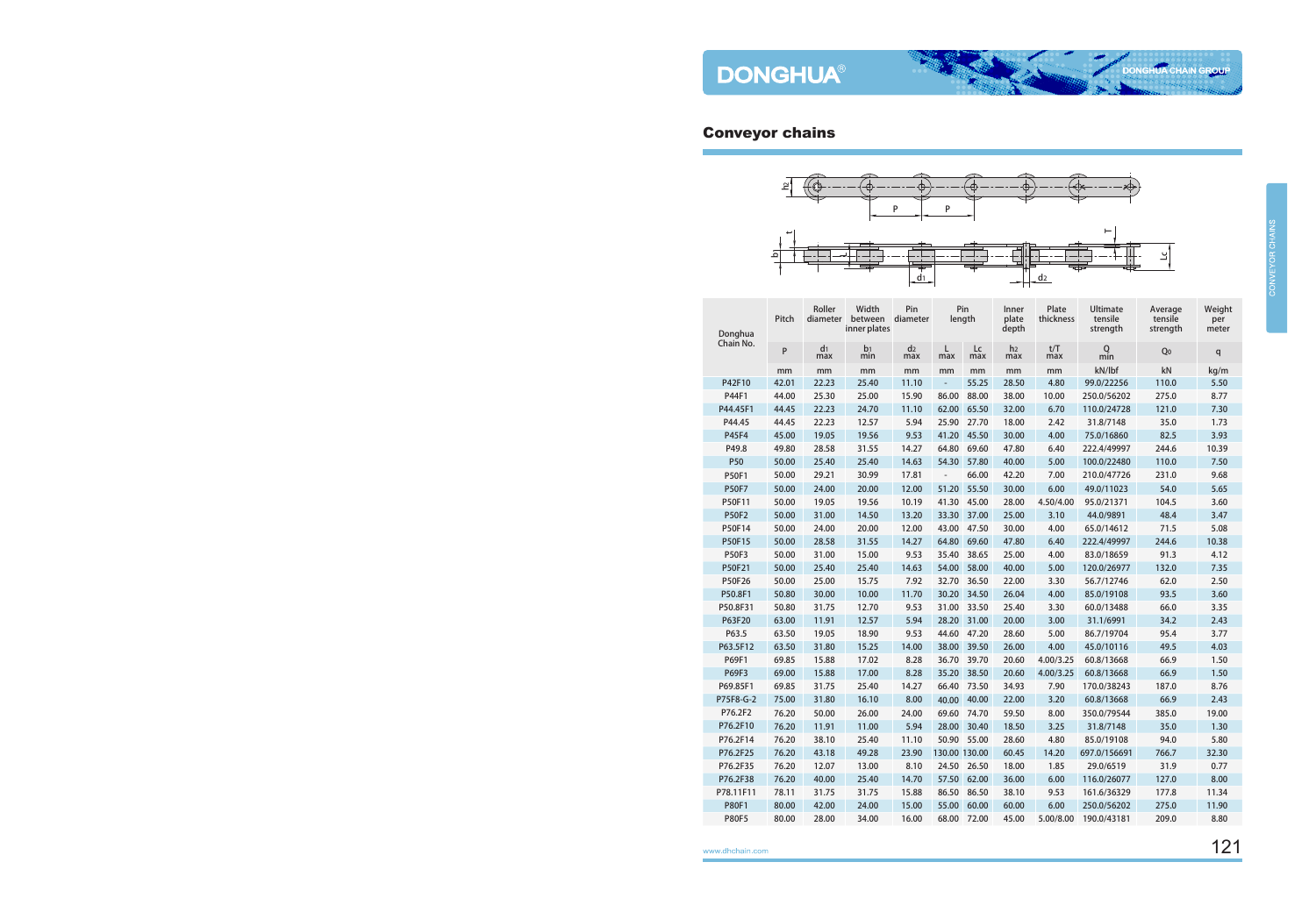

| Donghua<br>Chain No. | Pitch  | Roller<br>diameter    | Width<br>between<br>inner plates | Pin<br>diameter       | Pin<br>length            |           | Inner<br>plate<br>depth | Plate<br>thickness | Ultimate<br>tensile<br>strength | Average<br>tensile<br>strength | Weight<br>per<br>meter |
|----------------------|--------|-----------------------|----------------------------------|-----------------------|--------------------------|-----------|-------------------------|--------------------|---------------------------------|--------------------------------|------------------------|
|                      | P      | d <sub>1</sub><br>max | b <sub>1</sub><br>min            | d <sub>2</sub><br>max | L<br>max                 | Lc<br>max | h <sub>2</sub><br>max   | t/T<br>max         | Q<br>min                        | Q <sub>0</sub>                 | q                      |
|                      | mm     | mm                    | mm                               | mm                    | mm                       | mm        | mm                      | mm                 | kN/lbf                          | kN                             | kg/m                   |
| <b>P80F6</b>         | 80.00  | 30.00                 | 32.00                            | 15.00                 | 58.6                     | 62.6      | 60.0                    | 5.00               | 98.0/22272                      | 108.0                          | 9.75                   |
| P80F10               | 80.00  | 42.00                 | 22.00                            | 15.00                 | 53.0                     | 58.0      | 60.0                    | 6.00               | 250.0/56202                     | 275.0                          | 11.40                  |
| P80F37               | 80.00  | 26.00                 | 25.00                            | 14.00                 | 59.3                     | 59.3      | 35.0                    | 6.00/5.00          | 155.0/34845                     | 170.5                          | 5.72                   |
| P80F35               | 80.00  | 42.00                 | 23.00                            | 16.00                 | 56.0                     | 61.5      | 60.0                    | 6.00               | 160.0/35969                     | 176.0                          | 11.50                  |
| <b>P100H</b>         | 100.00 | 20.00                 | 28.00                            | 14.00                 | $\overline{\phantom{a}}$ | 62.0      | 40.0                    | 5.00               | 103.0/23170                     | 113.3                          | 4.99                   |
| P100F7               | 100.00 | 29.00                 | 30.00                            | 14.50                 | $\overline{\phantom{a}}$ | 71.0      | 38.1                    | 6.00               | 95.0/21356                      | 104.5                          | 6.72                   |
| P100F25              | 100.00 | 25.40                 | 31.50                            | 14.00                 | 62.6                     | 77.5      | 38.1                    | 6.00               | 95.0/21356                      | 104.5                          | 6.17                   |
| P100F52              | 100.00 | 38.00                 | 18.00                            | 9.53                  | 47.0                     | 49.3      | 32.0                    | 5.00               | 86.7/19504                      | 95.3                           | 4.67                   |
| P100F53              | 100.00 | 52.00                 | 21.00                            | 14.00                 | 46.0                     | 51.0      | 40.0                    | 5.00/4.00          | 110.0/24728                     | 121.0                          | 7.45                   |
| P100F56              | 100.00 | 35.00                 | 13.50                            | 10.00                 | $\blacksquare$           | 46.0      | 30.0                    | 5.00               | 70.0/15736                      | 77.0                           | 3.98                   |
| P100F77              | 100.00 | 38.00                 | 17.50                            | 11.30                 | 48.0                     | 48.0      | 32.0                    | 4.50               | 65.0/14612                      | 71.5                           | 4.42                   |
| P100F84              | 100.00 | 38.00                 | 22.00                            | 9.50                  | 57.5                     | 57.5      | 35.0                    | 6.00               | 70.0/15736                      | 77.0                           | 6.27                   |
| P100F92              | 100.00 | 60.00                 | 38.00                            | 20.00                 | 81.0                     | 94.0      | 47.0                    | 8.00               | 220.0/49457                     | 242.0                          | 16.9                   |
| P100F111             | 100.00 | 29.00                 | 30.00                            | 14.50                 | 71.0                     | 71.0      | 38.1                    | 6.00               | 95.0/21356                      | 104.5                          | 6.75                   |
| P100F122             | 100.00 | 38.00                 | 17.50                            | 11.30                 | 41.8                     | 45.9      | 32.0                    | 4.50               | 65.0/14612                      | 71.5                           | 4.33                   |
| P100F114             | 100.00 | 40.00                 | 23.00                            | 12.00                 | $\overline{\phantom{a}}$ | 56.0      | 32.0                    | 6.00               | 100.0/22480                     | 115.0                          | 5.96                   |
| P100F125             | 100.00 | 22.20                 | 22.00                            | 11.30                 | 54.5                     | 58.0      | 32.0                    | 6.00               | 110.0/24728                     | 121.0                          | 4.45                   |
| P100F161-S           | 100.00 | 30.00                 | 31.60                            | 15.90                 | $\blacksquare$           | 80.0      | 38.1                    | 8.00               | 130.0/29225                     | 143.0                          | 8.50                   |
| P100F166             | 100.00 | 25.00                 | 30.00                            | 14.50                 | $\overline{\phantom{a}}$ | 71.0      | 38.1                    | 6.00               | 95.0/21356                      | 105.0                          | 6.36                   |
| P101.6F4             | 101.60 | 66.70                 | 25.40                            | 26.90                 | 59.2                     | 80.0      | 51.0                    | 7.10/5.10          | 134.0/30454                     | 147.4                          | 15.70                  |
| P101.6F18            | 101.60 | 31.75                 | 15.00                            | 10.00                 | 37.0                     | 41.0      | 25.0                    | 4.00               | 40.0/8992                       | 44.0                           | 2.79                   |
| P101.6F24            | 101.60 | 47.60                 | 22.20                            | 11.11                 | 47.8                     | 52.2      | 32.0                    | 4.50               | 75.0/16872                      | 82.5                           | 5.80                   |
| P101.6F46            | 101.60 | 50.80                 | 29.40                            | 17.50                 | 72.0                     | 77.0      | 44.5                    | 7.90               | 177.9/40013                     | 197.4                          | 12.56                  |
| P101.6F71            | 101.60 | 38.10                 | 25.40                            | 11.10                 | 51.1                     | 55.2      | 28.7                    | 4.80               | 52.5/11810                      | 57.8                           | 4.95                   |
| P101.6F73            | 101.60 | 47.60                 | 19.10                            | 19.00                 | 53.6                     | 58.0      | 38.1                    | 6.00               | 66.7/15000                      | 73.4                           | 7.52                   |
| P101.6F51            | 101.60 | 44.45                 | 28.70                            | 11.10                 | 54.5                     | 60.8      | 28.7                    | 4.80               | 53.7/12080                      | 59.0                           | 6.17                   |
| P101.6F69            | 101.60 | 38.10                 | 23.80                            | 12.70                 | $\Box$                   | 65.1      | 33.0                    | 6.40               | 100.0/22480                     | 110.8                          | 6.50                   |
| P101.6F80-S          | 101.60 | 30.00                 | 31.60                            | 15.90                 | $\overline{\phantom{a}}$ | 80.0      | 38.1                    | 8.00               | 130.0/29225                     | 150.0                          | 7.20                   |
| P101.6F106           | 101.60 | 57.15                 | 55.80                            | 30.16                 | $\overline{\phantom{a}}$ | 136.0     | 86.0                    | 14.00              | 1100.0/247289                   | 1255.0                         | 46.00                  |
| P103.2F3             | 103.20 | 44.45                 | 49.00                            | 27.94                 | $\overline{\phantom{a}}$ | 132.0     | 60.0                    | 14.30              | 700.0/157366                    | 770.0                          | 27.88                  |
| P103.45              | 103.45 | 45.21                 | 32.51                            | 23.88                 | 99.0                     | 109.0     | 63.5                    | 12.70              | 500.0/112480                    | 535.0                          | 25.00                  |
| P103.89              | 103.89 | 66.68                 | 57.15                            | 33.32                 | $\overline{\phantom{a}}$ | 148.0     | 88.9                    | 15.88              | 500.0/112480                    | 550.0                          | 55.83                  |
| P125F1               | 125.00 | 50.00                 | 55.00                            | 26.00                 | $\overline{\phantom{a}}$ | 110.0     | 60.0                    | 8.00               | 300.0/68181                     | 330.0                          | 13.53                  |
| P125F2H              | 125.00 | 32.00                 | 18.50                            | 8.00                  | $\overline{\phantom{m}}$ | 43.0      | 20.0                    | 4.00               | 60.0/13488                      | 66.0                           | 2.65                   |